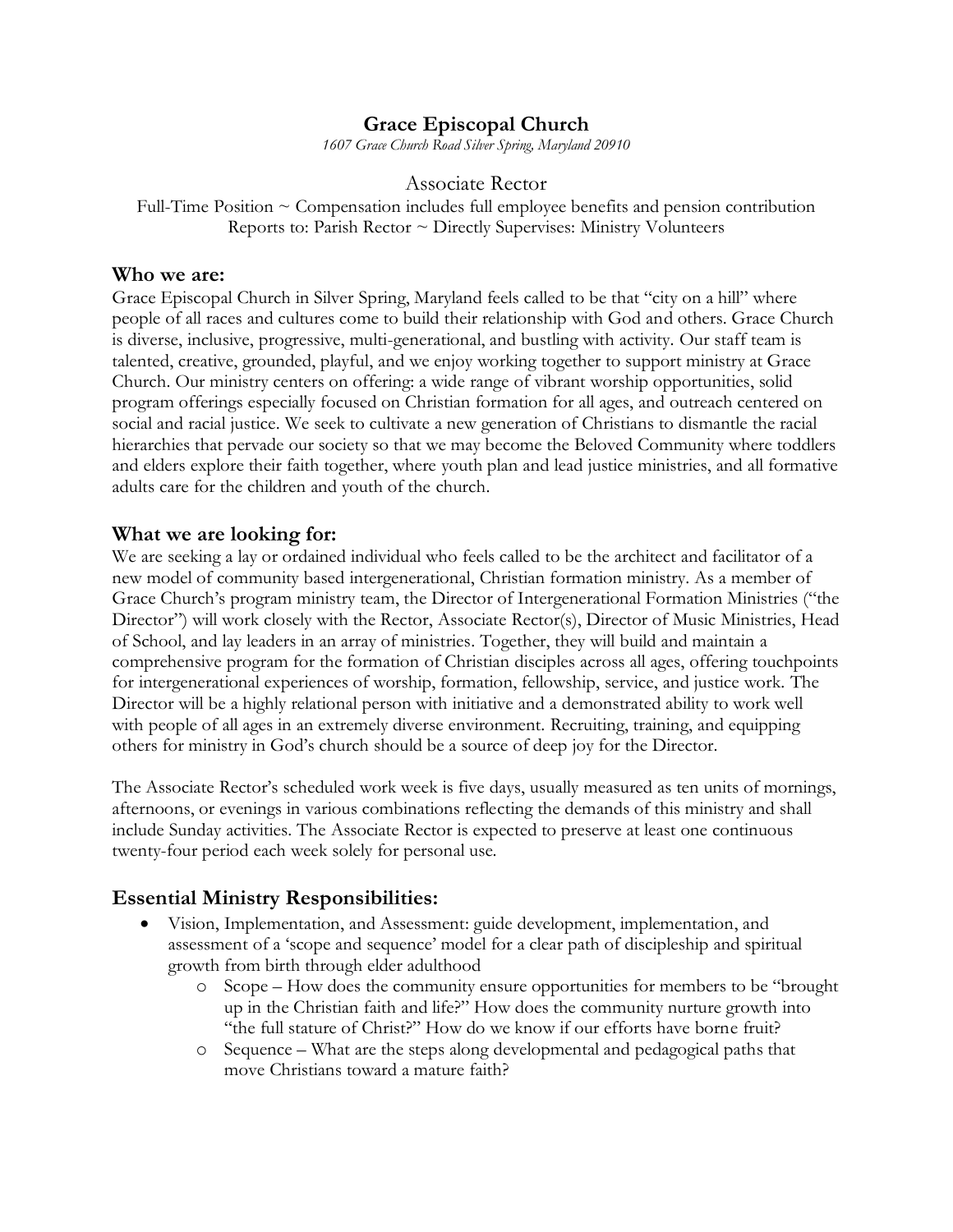- Quality Resources for Lifelong Spiritual Formation: Create, curate, and guide selection of theologically robust, liturgically sensitive, age-appropriate spiritual formation resources that engage:
	- o Mind What should be taught at each step, cradle to grave? How do we best achieve this?
	- o Body What spiritual practices should one experience and how are they most effectively encountered? How are they incorporated into one's daily life?
	- o Spirit What worship and devotional practices should be introduced along the journey? How are people engaged at deeper levels throughout a lifetime?
- Empowering and Equipping Others: select and train teachers, mentors, and volunteers; encourage community and family spiritual formation and provide resources for that formation.
- Team Collaboration: participate in staff meetings and work closely with program staff to ensure alignment with the church's vision for effective ministry and lifelong spiritual formation.
- Family Collaboration: conduct quarterly meetings with caregivers: parents, grandparents, and other formative adults; create opportunities for their mentorship to be enriched and encouraged.
- Creative Intention: find innovative ways to foster multi-generational worship, formation, mission, inter-faith engagement, and service (e.g., ministry mentorship relationships, community social justice projects)
- Consistent Communication: Strong verbal and written communication skills; regular, timely and responsive communication with different affinity groups.

# **Qualifications:**

In addition to satisfactory completion of *Safeguarding God's Children/People* and background screening, qualifications include:

- Christian Maturity mature practitioner of the Christian faith, sound theological grounding of ministry, emphasizes healthy relationships and communication, commitment to community service and justice work, and comfort with liturgical forms of worship.
- Strong interpersonal skills warm, welcoming, supportive, collaborative, and comfortable building positive relationships with parishioners of all ages
- Self-starter and team player innovative, open, flexible, ready sense of humor
- Demonstrated organization and time management skills
- Strong technology and software competency: Google Workspace, ACS or comparable CMS
- Demonstrated leadership experience 3-5 years of experience leading diverse teams in multi-point ministry programs
- B.A., M.A. or MDiv degree (preferably in theology, biblical studies, or Christian education) or commensurate work experience.

Although this position focuses on formation ministries, we will work with ordained clergy to include worship leadership and preaching opportunities. Grace Church encourages applications from people with marginalized backgrounds: including those who are Black, Latinx, Indigenous, LGBTQ+ identified, and those who hold other marginalized identities. The position will remain open until filled.